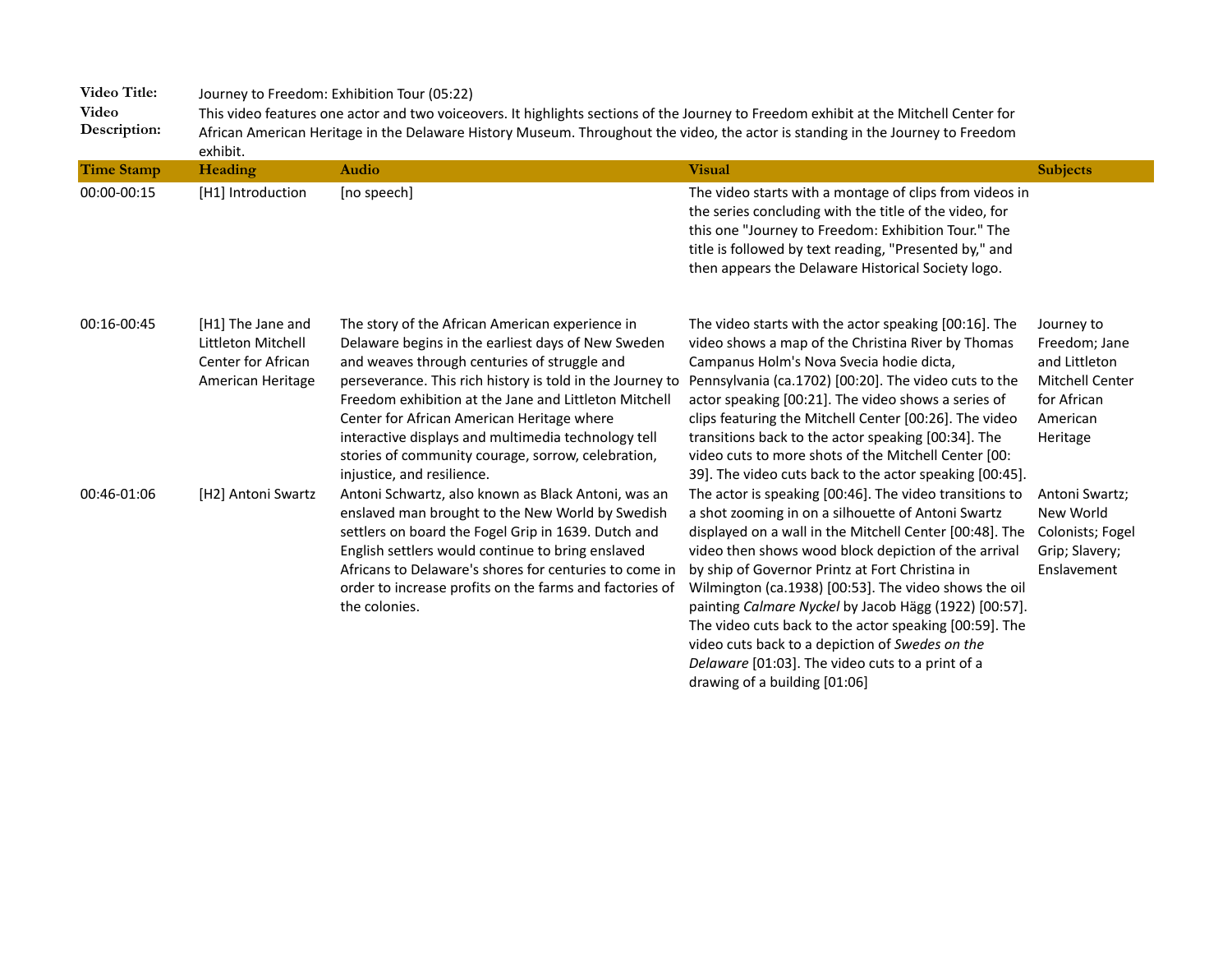**Video Description:**  This video features one actor and two voiceovers. It highlights sections of the Journey to Freedom exhibit at the Mitchell Center for African American Heritage in the Delaware History Museum. Throughout the video, the actor is standing in the Journey to Freedom exhibit.

| <b>Time Stamp</b> | Heading                                               | <b>Audio</b>                                                                                                                                                                                                                                                                                                                                                                                                                                                                                                                 | <b>Visual</b>                                                                                                                                                                                                                                                                                                                                                                                                                                                                                                                                                                                                                                        | <b>Subjects</b>                                                                               |
|-------------------|-------------------------------------------------------|------------------------------------------------------------------------------------------------------------------------------------------------------------------------------------------------------------------------------------------------------------------------------------------------------------------------------------------------------------------------------------------------------------------------------------------------------------------------------------------------------------------------------|------------------------------------------------------------------------------------------------------------------------------------------------------------------------------------------------------------------------------------------------------------------------------------------------------------------------------------------------------------------------------------------------------------------------------------------------------------------------------------------------------------------------------------------------------------------------------------------------------------------------------------------------------|-----------------------------------------------------------------------------------------------|
| 01:07-01:40       | [H2] Building<br>Freedom                              | African Americans fought alongside Europeans and<br>native people in the American Revolution but did not<br>find freedom when that war was won. Several<br>generations later in the years leading up to the Civil<br>War, many African Americans joined with Quaker<br>leaders like Thomas Garrett to challenge the<br>legitimacy of the slave labor economy on ideological<br>moral and religious grounds. At the same time, they<br>were working underground to free Black men, women,<br>and children escaping the South. | The video cuts to the actor speaking [01:08]. The video American<br>cuts to an illustration of a member of the Royal<br>Ethiopian regiment [01:13]. The video cuts back to the<br>actor speaking [01:16]. The video cuts to a photograph Garrett;<br>of Thomas Garrett [01:26]. The video cuts back to the<br>actor speaking [01:29]. The video pans the sculpture in Railroad;<br>Tubman-Garrett Riverfront Park in Wilmington. The<br>sculpture, titleed "Unwavering Courage in the Pursuit<br>of Freedom," memorializes Tubman and Garrett and<br>the Underground Railroad [01:30]. The video cuts back Freedom<br>to the actor speaking [01:40]. | Revolution; Civil<br>War; Thomas<br>Underground<br>Unwavering<br>Courage in the<br>Pursuit of |
| 01:41-02:07       | [H2] Forging Faith                                    | This was a time when Black families were creating<br>their own spiritual spaces and experiences. Often<br>worshiping in secret Black preachers offered a<br>message of spiritual freedom and deliverance and<br>churchgoers expressed their faith in a mixture of<br>Christian hymns and West African spirituals that grew<br>into the singing and praying bands one of the oldest<br>forms of African American worship in Delaware and<br>Maryland.                                                                         | The video shows "Church Service at Plantation, South<br>Carolina, 1863," from<br>The Illustrated London News (Dec. 5, 1863) [01:51].<br>The video cuts back to the actor speaking [01:52]. The<br>video shows a print of a wood engraving titled, "A<br>Negro camp meeting in the South," from Harper's<br>Weekly, v. 16, (1872 August 10) [01:56]. The video cuts<br>to footage of a spiritual gathering [02:02]. The video<br>cuts back to the actor speaking [02:05].                                                                                                                                                                             | Faith<br>Communities;<br>African American<br>Worship; Black<br>Churches                       |
| 02:08-02:16       | [H2] Segregated<br>Armed Forces during<br>World War I | African American men from Delaware continued to<br>serve in the segregated armed forces during the First<br>World War despite being denied their full rights at<br>home.                                                                                                                                                                                                                                                                                                                                                     | The video cuts to a black and white image of capturing<br>the arrival of the 369th Black Infantry Regiment in<br>New York [the "Harlem Hellfighters"] after World War<br>$1[02:13]$ .                                                                                                                                                                                                                                                                                                                                                                                                                                                                | WWI; Segregated<br><b>Armed Forces</b><br>during World War                                    |
| 02:17-02:32       | [H3] First Colored<br>Artillery                       | [voiceover reading a quote] "I am proud to say that I<br>was a member of the First Colored Artillery that was<br>gotten up in the U.S. I must give the French people<br>great credit in regards to good treatment that they<br>gave our colored troops. We left them with much<br>regret."                                                                                                                                                                                                                                   |                                                                                                                                                                                                                                                                                                                                                                                                                                                                                                                                                                                                                                                      | <b>First Colored</b><br>Artillery                                                             |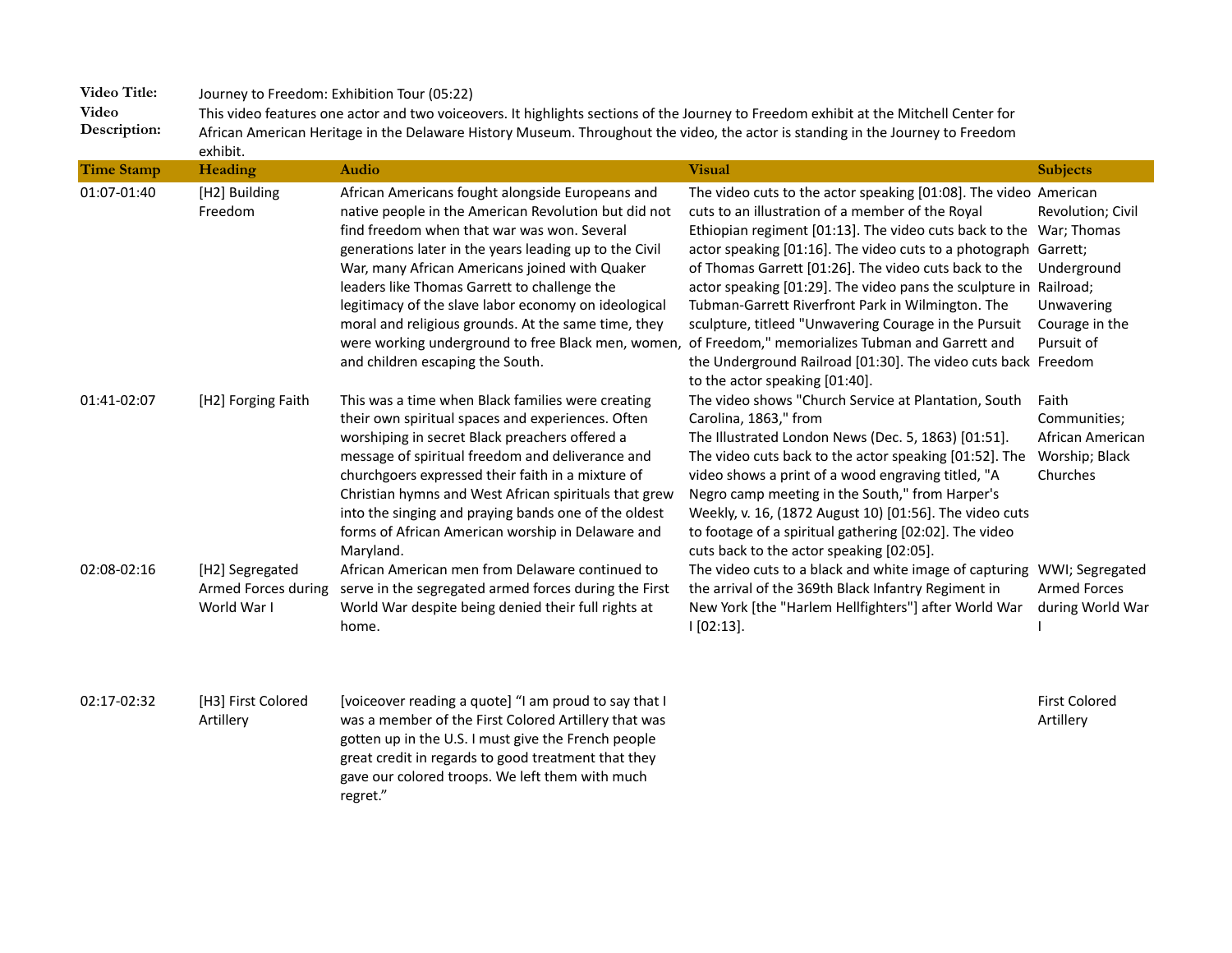**Video Description:**  This video features one actor and two voiceovers. It highlights sections of the Journey to Freedom exhibit at the Mitchell Center for African American Heritage in the Delaware History Museum. Throughout the video, the actor is standing in the Journey to Freedom exhibit.

| <b>Time Stamp</b> | Heading                             | <b>Audio</b>                                                                                                                                                                                                                                                                                                                                                                                                                                                                                                                                                                                                                                                                                                                                                                                                                                                                                                                                                          | <b>Visual</b>                                                                                                                                                                                                                                                                                                                                                                                                                                                                                                                                                                                                                                                                                                                                                                                                                                                                                                                                                          | <b>Subjects</b>                                                                                                                                                                                                                                                                                                                                                               |
|-------------------|-------------------------------------|-----------------------------------------------------------------------------------------------------------------------------------------------------------------------------------------------------------------------------------------------------------------------------------------------------------------------------------------------------------------------------------------------------------------------------------------------------------------------------------------------------------------------------------------------------------------------------------------------------------------------------------------------------------------------------------------------------------------------------------------------------------------------------------------------------------------------------------------------------------------------------------------------------------------------------------------------------------------------|------------------------------------------------------------------------------------------------------------------------------------------------------------------------------------------------------------------------------------------------------------------------------------------------------------------------------------------------------------------------------------------------------------------------------------------------------------------------------------------------------------------------------------------------------------------------------------------------------------------------------------------------------------------------------------------------------------------------------------------------------------------------------------------------------------------------------------------------------------------------------------------------------------------------------------------------------------------------|-------------------------------------------------------------------------------------------------------------------------------------------------------------------------------------------------------------------------------------------------------------------------------------------------------------------------------------------------------------------------------|
| 02:33-02:59       | <b>Board of Education</b>           | [H2] Attorney Louis L. Delawareans Elwood Roy, Littleton Mitchell, and John<br>Redding Takes on the T. Lewis served in World War II under similar unequal<br>conditions. By the 1950s, cracks were showing in the<br>idea that things separate could ever be equal.<br>Attorney Louis L. Redding took the Delaware Board of<br>Education to court and challenged the conditions that<br>Black students had to overcome to attend class every<br>day. He won.                                                                                                                                                                                                                                                                                                                                                                                                                                                                                                          | The video cuts back to the actor speaking [02:33]. The<br>video pans the Mitchell Center [02:48]. The video<br>transitions to show a photograph of Louis Redding [02:<br>51]. The video pans the Mitchell Center [02:55].                                                                                                                                                                                                                                                                                                                                                                                                                                                                                                                                                                                                                                                                                                                                              | Louis L. Redding;<br>Brown v. Board of<br>Education                                                                                                                                                                                                                                                                                                                           |
| 03:00-03:20       | [H3] Brown v. Board<br>of Education | "I conclude from the testimony that in our Delaware<br>society state-imposed segregation in education itself<br>results in the negro children as a class receiving<br>educational opportunities which are substantially<br>inferior to those available to white children otherwise<br>similarly situated."                                                                                                                                                                                                                                                                                                                                                                                                                                                                                                                                                                                                                                                            | The video shows an image of Chancellor Collins J. Seitz<br>as a quote is read by Justice Collins J. Seitz, Jr. [03:00].<br>The video pans the Mitchell Center [03:11].                                                                                                                                                                                                                                                                                                                                                                                                                                                                                                                                                                                                                                                                                                                                                                                                 |                                                                                                                                                                                                                                                                                                                                                                               |
| 03:21-04:18       | [H2] Wilmington<br>1968             | The Journey to Freedom Exhibit celebrates renowned<br>African Americans in the arts featuring Delaware poets video shows a black and white image of Delaware<br>laureate Al Mills and Nnamdi Chukwuocha, jazz<br>musicians Boise Lowry and Clifford Brown, and artists<br>Edward L. Loper and James Newton. But it also offers a<br>critical and sobering look at a history full of<br>discriminatory practices and inequality. Those forces<br>came to a head after the assassination of Dr. Martin<br>Luther King, Jr. in April of 1968. In the weeks that<br>followed, protests in Wilmington led to smashed<br>windows and burning buildings. Governor Charles<br>Terry called in the National Guard, beginning a nine<br>month long military occupation of the city that<br>remains the longest in an American city since the Civil<br>War. It was finally ended when Russell Peterson<br>defeated Terry and recalled the National Guard on<br>Inauguration Day. | The video cuts back to the actor speaking [03:25]. The<br>poets laureate Al Mills and Nnamdi Chukwuocha [03:<br>29], jazz musicians Boise Lowry and Clifford Brown [03:<br>31], artists Ed Loper and James Newton [03:35]. The<br>video transitions to the actor speaking [03:38]. The<br>video zooms in on the flag of the First Delaware<br>Regiment. The video shows a series of pans of the<br>Mitchell Center [03:45]. The video cuts to an image of<br>Martin Luther King, Jr. [03:50]. The video cuts back to<br>the actor speaking [03:52]. The video cuts to images<br>from Wilmington 1968, the longest occupation of an<br>American city by armed forces since the Civil War [03:<br>54]. The video cuts back to the actor speaking [03:59].<br>The video shows more images from Wilmington 1968<br>of the National Guard [04:04]. The video shows an<br>image of Russell Peterson signing a bill [04:15]. The<br>video cuts to the actor speaking [04:18]. | <b>African Americans</b><br>in the Arts; Al<br>Mills and Nnamdi<br>Chukwuocha;<br>Boise Lowry and<br>Clifford Brown;<br>Black poetry;<br>Black jazz<br>musicians; Black<br>artists; Edward L.<br>Loper and James<br>Newton;<br>Wilmington 1968;<br><b>Governor Charles</b><br>Terry; Governor<br>Russell Peterson;<br><b>National Guard</b><br>Occupation of<br>Wilmington in |

1968; Wilmington, Delaware